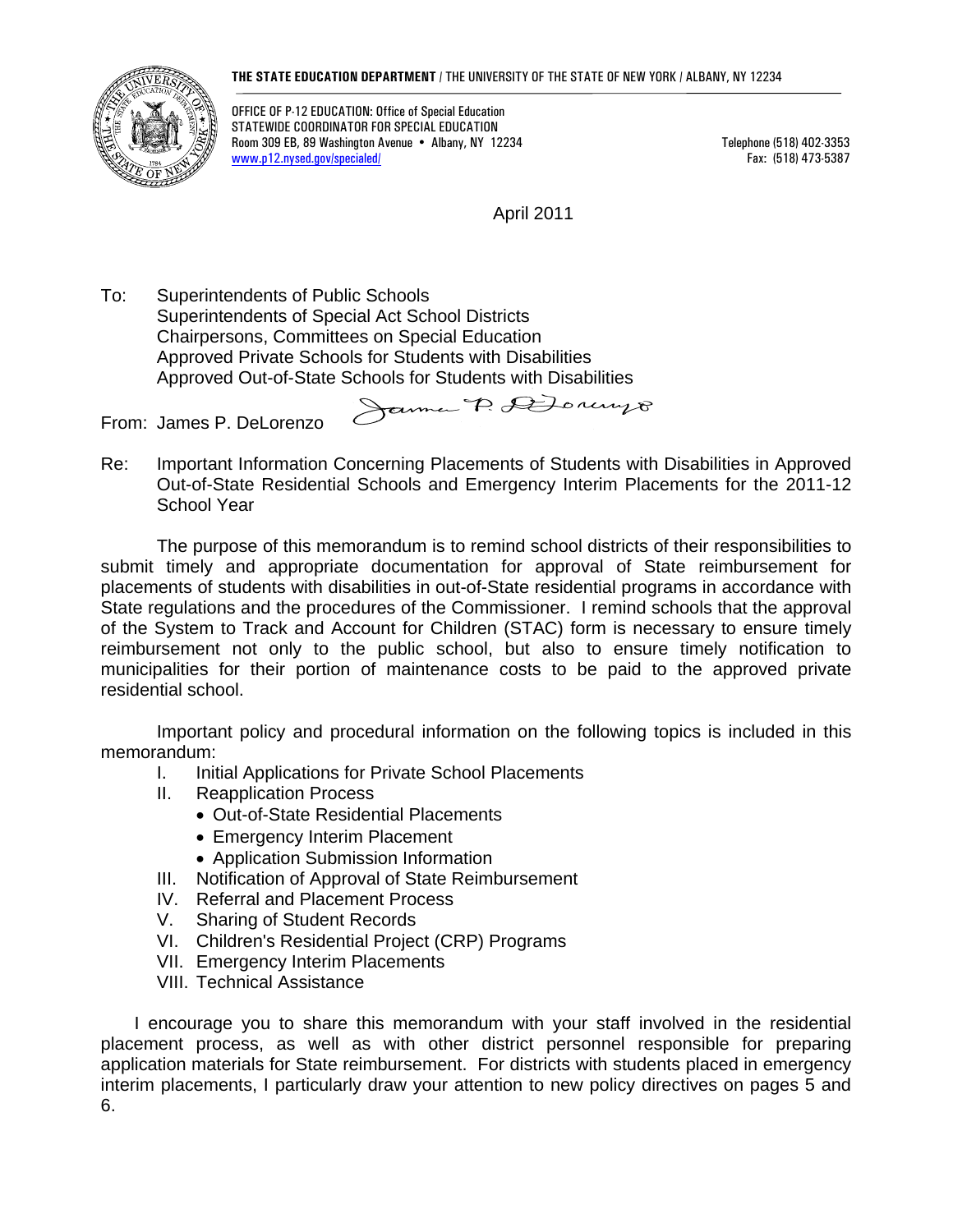### **I. Initial Applications for Approved Private School Placements**

In order to obtain a timely determination of approval for State reimbursement of an approved private school placement, an application for State reimbursement must be received by the New York State Education Department (NYSED) within six business days of the recommendation of the Committee on Special Education (CSE) that the student will be placed in a particular approved private school. State regulations require NYSED to conduct a review of the student's application to ensure that it meets criteria for approval of State reimbursement, including documentation that the proposed placement offers the instruction and services recommended in the student's individualized education program (IEP) and that such placement is in the least restrictive environment (LRE).

#### **Regardless of the State's determination regarding approval of State reimbursement, the district is responsible to implement the CSE recommendation for timely placement in an approved private school.**

For the initial placement of students with disabilities in out-of-State residential schools, a school district must submit an *Interstate Compact on the Placement of Children (ICPC) Referral Packet* to the New York State (NYS) Office of Children and Family Services (OCFS). Information on the Interstate Compact is attached.

#### **II. Reapplication Process for Placement of Students in Out-of-State Residential Schools**

Because NYSED is required to approve State assistance for instruction of public school students with disabilities placed in approved private schools on a year-by-year basis, an annual reapplication for State reimbursement of a student in a private school must be submitted. **The due date for submitting reapplications is June 1** (i.e., prior to June 1<sup>st</sup> preceding the school year for which funding is sought). Initial approval of State reimbursement of a private school placement does not automatically mean that the application will be approved for subsequent years.

Reapplications to NYSED for students, who are currently placed in out-of-State approved private residential schools, including schools approved on a child-specific basis for emergency interim placements, must include annual documentation that there are no appropriate public or approved private facilities for instruction available within this State. Pursuant to section 200.7(c)(1) of the Regulations of the Commissioner of Education, failure to follow the procedures outlined in this memo will result in denial of State reimbursement.

The CSE must adhere to all reapplication requirements as follows:

- 1. Prior to, or as part of, the student's annual review, discuss with the student's parent(s)/guardian(s) NYSED's requirement that districts must first refer students to appropriate in-State programs, even if the student is already placed in an out-of-State approved private school or emergency interim placement. Section 200.6(i) requires that the district document that there are no appropriate public or approved private facilities for instruction available within NYS with each application.
- 2. In those cases where the CSE rejects a proposed placement for the student in a particular school that has accepted the student because the in-State school is unable to meet the student's IEP needs, the district must provide NYSED with information and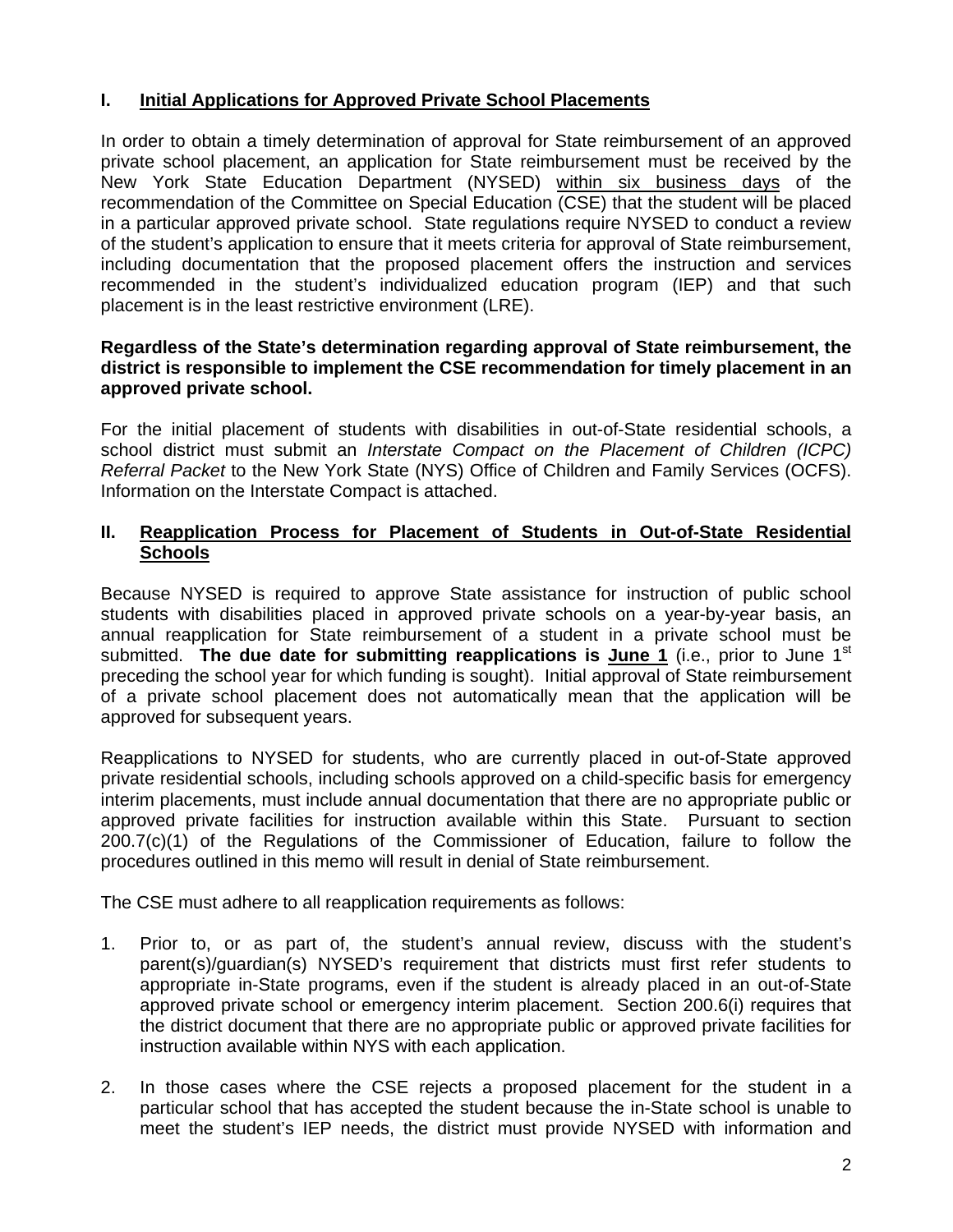documentation which support the CSE's actions based on sound educational reasons linked to the student's IEP. A parent's disagreement with a placement or preference for another school is not, in and of itself, justification for the CSE not recommending an approved in-State program that has accepted the student based on its approval status and its determination that it is able to implement a student's IEP.

- 3. If no appropriate in-State program accepts the student, submit a Statement of Assurance for Out-of-State Residential or Emergency Interim Placement to NYSED documenting that no appropriate public or approved private facilities are available within NYS (section 200.6(j)(1)(iii)(e)).
- 4. All applications for approval of State reimbursement must be accompanied by documentation of efforts to obtain placement for the student in approved in-State schools that are likely able to serve the student based on such factors as age and disability category. In addition, applications for continuing emergency interim placements in residential programs must also include documentation of efforts to place that student in an approved out-of-State residential school.
- 5. If the student is to be placed in-State for the following school year, notify the Nondistrict Unit in writing by June 1 of the change in placement.
- 6. The following documentation must accompany the district's application for State reimbursement, due prior to June 1 of the year preceding the year for which funding is sought. Forms necessary to provide this documentation are available on the Special Education website at: [www.p12.nysed.gov/specialed/applications](http://www.p12.nysed.gov/specialed/applications). These are also the same documents required for initial applications. For students turning 21 during July or August 2011, the only required documentation is a cover letter, application checklist and summer STAC-1.

### **Out-of-State Residential Placements**

- 1. CSE cover letter
- 2. Application checklist
- 3. Statement of Assurance for Out-of-State Residential or Emergency Interim Placement including the listing of the in-State schools that are unable to meet the student's educational needs (copies of the rejection letters from the in-State private schools must be submitted; letters within six months are acceptable)
- 4. Student Profile
- 5. Hard copy of the Office of Special Education Pre-approval Data form (known as OSES/DOSES) available at: http://www.oms.nysed.gov/stac
- 6. Signed STAC-1 (summer, if applicable, and school year)

#### **Emergency Interim Placements**

 Documentation required for out-of-State residential emergency interim placements must also include copies of rejection letters from out-of-State approved private schools and a plan that describes efforts the district will employ to return the student from the placement to a NYS-approved private school.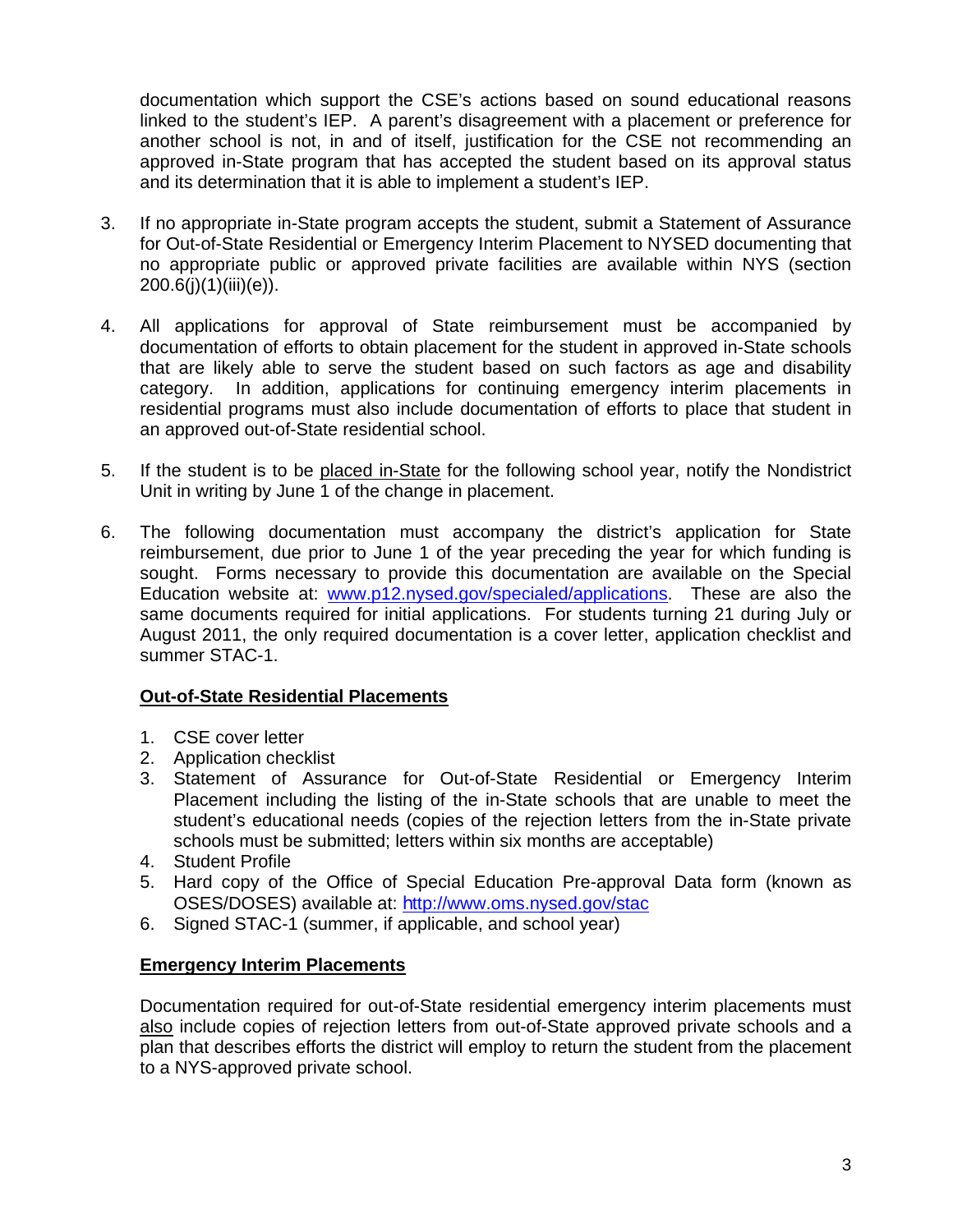### **Application Submission Information**

 **The required documentation must be submitted as a complete reapplication and can be submitted anytime following an annual review, but must be received by the Nondistrict Unit no later than June 1.** Partial reapplications will not be considered. Mail, fax or e-mail complete reapplications to**:** 

#### **New York State Education Department Office of Special Education Nondistrict Unit Room 1619, One Commerce Plaza Albany, NY 12234 Attn: 2011-12 Residential Reapplication**

 Fax completed applications to the Nondistrict Unit at 518-473-5769. E-mail completed applications to [sstyno@mail.nysed.gov](mailto:sstyno@mail.nysed.gov).

#### **III. Notification of Approval of State Reimbursement**

Upon receipt of the required documentation for reapplications by June 1, NYSED will notify the CSE of its determination within 15 business days. If State reimbursement for the placement is approved, the district will receive a copy of the approved STAC-1 from NYSED. It is the district's responsibility to forward a copy of the signed STAC-1 to the approved private school confirming funding approval for the 2011-12 school year.

**Regardless of the State's determination regarding approval of State reimbursement, the district is responsible to implement the CSE recommendation for placement in an approved private school. Therefore, the district cannot represent the State's disapproval of State reimbursement as a reason not to secure a timely placement for the student.** 

School districts that recommend that a student continue in an out-of-State approved private school or an out-of-State residential emergency interim placement without completing those procedures by **June 1, 2011** are at risk of receiving either partial State reimbursement based on the date of receipt of a complete application or no State reimbursement for the placement of that student for the 2011-12 school year. This would result in the Board of Education of the sending school district accepting full responsibility for the education and maintenance costs for the student's placement.

### **IV. Referral and Placement Process**

While it is the sole responsibility of school districts to take the actions necessary to ensure the completion of placement activities, approved out-of-State schools serving students from NYS must cooperate fully with the efforts of school districts seeking to place students in approved private schools within NYS. This includes the out-of-State schools making students available for screening and intake procedures, providing access to educational records and facilitating observation of the student in his/her current educational setting. Parents are integral partners in the referral process and are expected to cooperate fully in the intake process. The CSE should emphasize to the parents the importance of the intake interview for the residential school to obtain needed comprehensive information about the student and his/her needs and for the parents to learn about the school.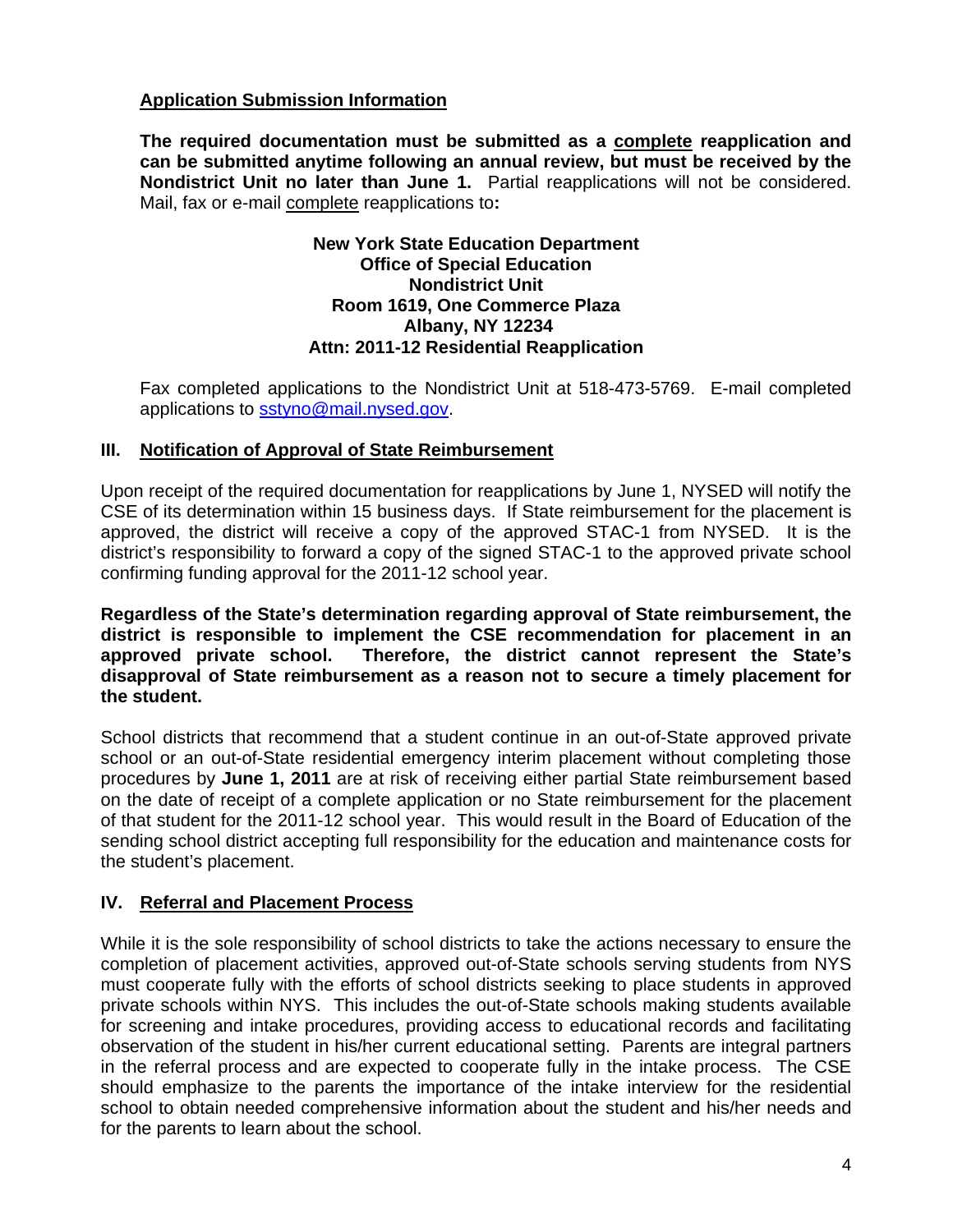In the event a prospective school conducting the intake process does not have all student records from the student's current school of attendance, the prospective school must make its decision regarding acceptance based on the information available as submitted by the public school district.

## **V. Sharing of Student Records**

Pursuant to section 99.34 of the Family Educational Rights and Privacy Act (FERPA), an agency or institution subject to these requirements, such as a local educational agency (LEA), may disclose educational records of a student receiving services under Part B of the Individuals with Disabilities Education Act to a school in which the student seeks or intends to enroll, provided that (1) the agency makes a reasonable attempt to notify the parent (unless the disclosure is initiated by the parent) or (2) it is the policy of the agency or institution to forward education records to other agencies or institutions that have requested records and in which the student seeks or intends to enroll. Under these circumstances, prior consent of the parent is not required for the sharing of student education records pursuant to section 99.31 of FERPA.

### **VI. Placement of Students with Disabilities in Children's Residential Project (CRP) Programs**

Placement of students in CRP programs requires special procedures. CRP programs are the result of a joint endeavor between NYSED and the Office for People With Developmental Disabilities (OPWDD) to provide in-State educational and residential programs for severely developmentally disabled children currently in out-of-State schools or at risk of placement in out-of-State schools. The CRP is a voluntary program, and parents must agree to participate before a district can pursue placement.

CRP programs consist of an NYSED-approved private school and an OPWDD-certified residential facility, known as an Intermediate Care Facility for the Developmentally Disabled (ICFDD). As a result of this joint State agency involvement, admission to CRP programs is limited to those children identified through the education system as needing educational/residential services who also meet the residential eligibility criteria for the ICFDD established by OPWDD.

If a CSE is considering a residential placement for a student in a CRP program, the district must discuss this option with the parent and obtain parental consent to participate in the CRP. The district then contacts the OPWDD district office (referred to as the DDSO) concerning the referral to the CRP program and assists the parent in the application process for the child's admission to the ICFDD.

### **VII. Emergency Interim Placements**

### Out-of-State Residential Emergency Interim Placements

NYS law authorizes school districts to place students in day or residential private schools only when such schools have been approved by the Commissioner of Education. Over recent years, NYSED has expanded the number and capacity of approved in-State schools to more adequately meet the needs of NYS students needing this level of education. It is essential that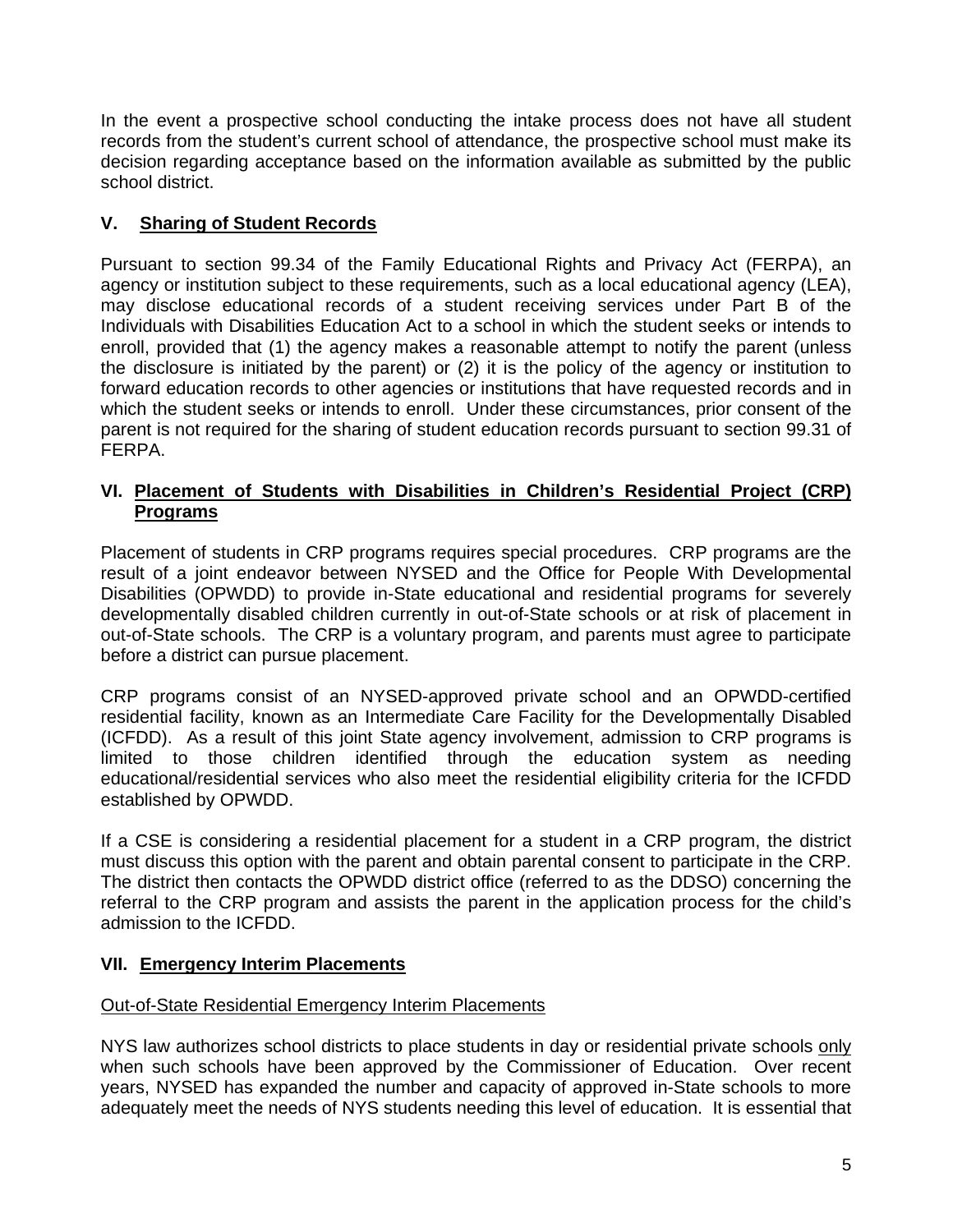NYSED focus its oversight and monitoring activities on these approved schools to ensure the health and safety of NYS students placed in these settings.

Therefore, beginning with the 2013-14 school year, NYSED will cease its practice of approving out-of-State residential schools to serve individual students on an emergency interim basis. School districts with students currently in residential emergency interim placements will have not more than two years to secure alternative placements for these students in public or approved private schools in the least restrictive environment for such students. Please refer to NYSED's web-site for approved in-State and out-of-State residential schools. Information on these schools is available at: [http://www.p12.nysed.gov/specialed/privateschools/home.html.](http://www.p12.nysed.gov/specialed/privateschools/home.html)

#### Emergency Interim Placement – Day Basis

Consistent with NYSED policy, emergency interim placements are reserved for students who require a residential school and for whom there are no public or NYS-approved day or residential private school programs available. Earlier this year, school districts were informed that NYSED will not be approving out-of-State schools on a student-specific basis for purposes of emergency interim day placements beginning July 1, 2011 and thereafter. CSEs were instructed to take immediate steps to begin the process of finding alternative placements in public or NYSED-approved private schools for these students for the 2011-12 school year. Districts were further requested to contact students' parents immediately and work to determine appropriate alternative placements in the least restrictive environment for these students.

#### **VIII. Technical Assistance**

NYSED does not provide a student-to-approved private school program "matching service" for a district. It is the district's responsibility to access the list of in-State and out-of-State approved private schools through our website at: [http://www.p12.nysed.gov/specialed/](http://www.p12.nysed.gov/specialed/privateschools/home.html) [privateschools/home.html](http://www.p12.nysed.gov/specialed/privateschools/home.html). The Nondistrict Unit of the Office of Special Education is available to provide technical assistance to school districts regarding the residential placement process and can assist school districts to identify potential residential programs for students who are "difficult to place."

 Questions concerning these procedures should be directed to the Nondistrict Unit at (518) 486-6260. Thank you for your cooperation and attention to this matter.

**Attachment**